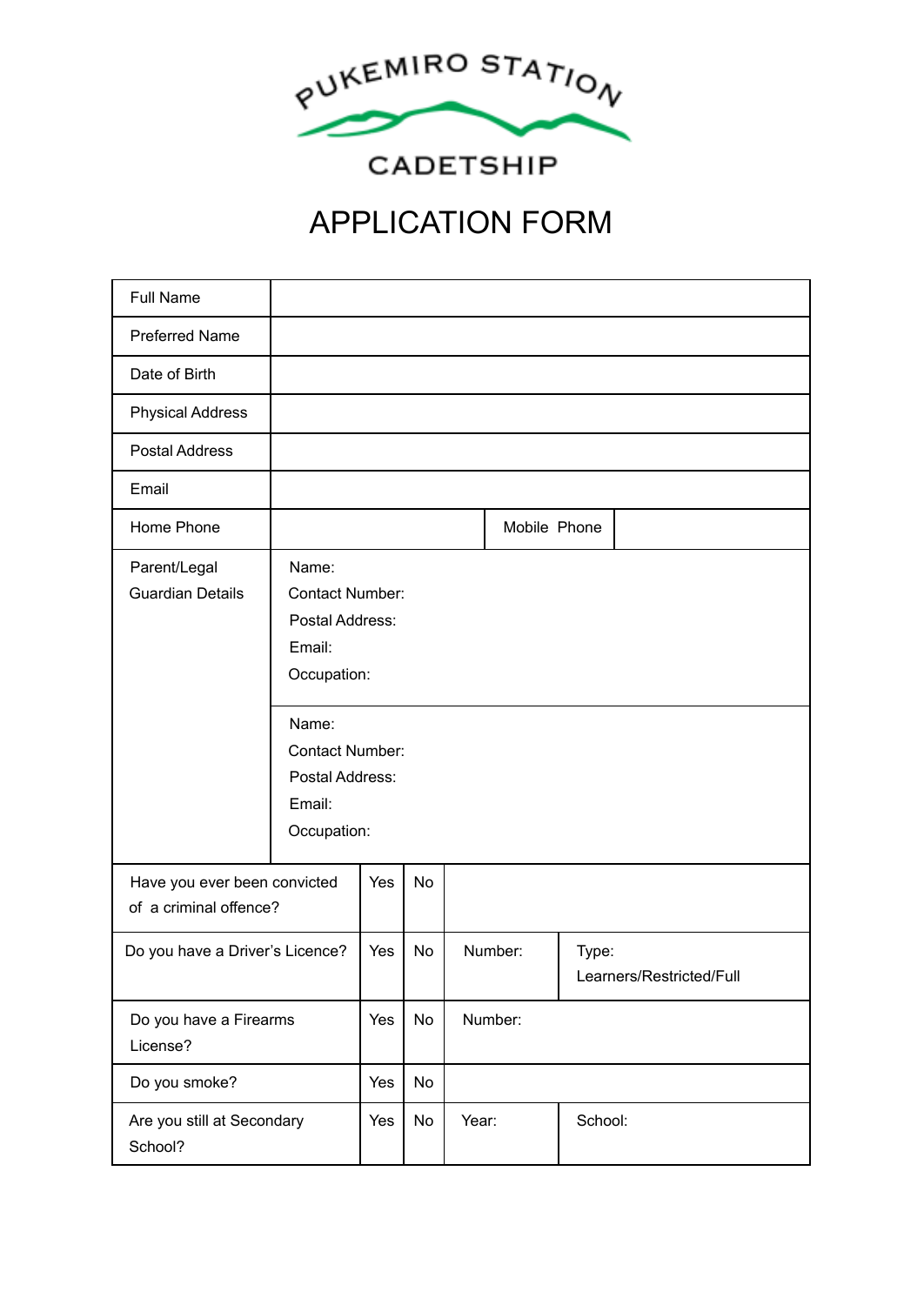Please list any medical conditions:

| <b>Current Education Qualifications</b> |         |         |         |         |         |
|-----------------------------------------|---------|---------|---------|---------|---------|
| Year 11                                 |         | Year 12 |         | Year 13 |         |
| Subject                                 | Credits | Subject | Credits | Subject | Credits |
|                                         |         |         |         |         |         |
|                                         |         |         |         |         |         |
|                                         |         |         |         |         |         |
|                                         |         |         |         |         |         |
|                                         |         |         |         |         |         |

| Interests and Hobbies: |  |
|------------------------|--|
|                        |  |

## **Referees**

Please supply below two referees. One must be from a previous workplace that you have worked and one from the secondary school you last attended. By supplying these you authorise us to contact them for more information if required.

| <b>Work Experience Referee</b> |  |  |  |
|--------------------------------|--|--|--|
| Name                           |  |  |  |
| Position                       |  |  |  |
| <b>Business Name</b>           |  |  |  |
| Home Phone                     |  |  |  |
| Mobile Phone                   |  |  |  |
| Year of Contact                |  |  |  |
| <b>School Referee</b>          |  |  |  |
| Name                           |  |  |  |
| Position                       |  |  |  |
| School                         |  |  |  |
| Home Phone                     |  |  |  |
| Mobile Phone                   |  |  |  |
| Year of Contact                |  |  |  |